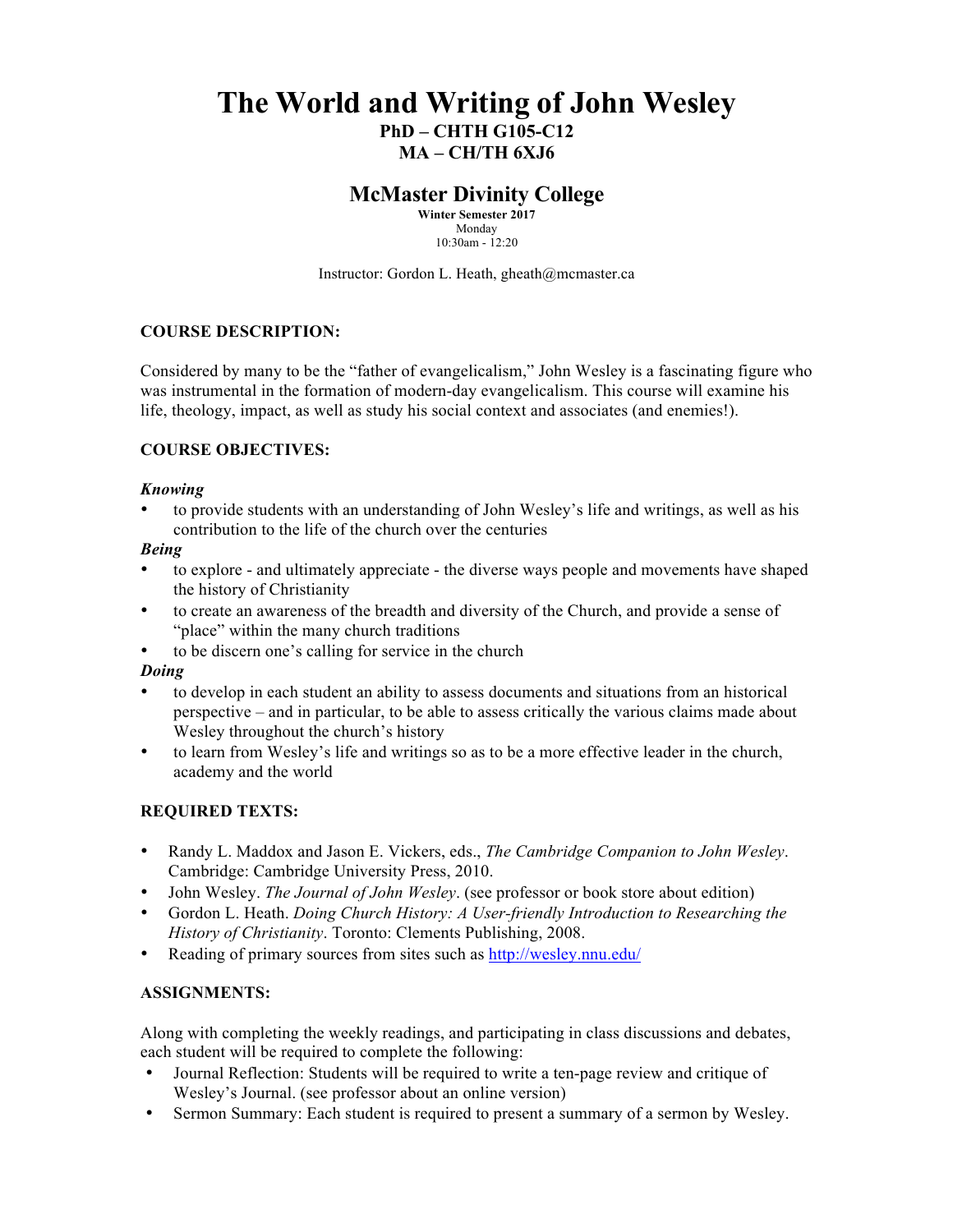• Research Paper: Each student is required to write a research paper on a relevant topic of interest.

#### **GRADING:**

- Journal Reflection: 30%
- Sermon Summary: 20%
- Research Paper:  $45%$
- Participation: 5%

#### **GENERAL COMMENTS:**

- Textbook Purchase: All required textbooks for this class are available from the College's book service, READ On Bookstore, Room 145, McMaster Divinity College. Texts may be purchased on the first day of class. For advance purchase, you may contact READ On Bookstore, 5 International Blvd, Etobicoke, Ontario M9W 6H3 : phone 416.620.2934; fax  $416.622.2308$ ; email books@readon.ca. Other book services may also carry the texts.
- Academic Honesty: Academic dishonesty is a serious offence that may take any number of forms, including plagiarism, the submission of work that is not one's own or for which previous credit has been obtained, and/or unauthorized collaboration with other students. Academic dishonesty can result in severe consequences, e.g., failure of the assignment, failure of the course, a notation on one's academic transcript, and/or suspension or expulsion from the College. Students are responsible for understanding what constitutes academic dishonesty. Please refer to the Divinity College Statement on Academic Honesty  $\sim$ http://www.mcmasterdivinity.ca/programs/rules-regulations
- Gender Inclusive Language: McMaster Divinity College uses inclusive language for human beings in worship services, student written materials, and all of its publications. In reference to biblical texts, the integrity of the original expressions and the names of God should be respected. The NRSV and TNIV are examples of the use of inclusive language for human beings. It is expected that inclusive language will be used in chapel services and all MDC assignments.
- Style: All stylistic considerations (including but not limited to questions of formatting, footnotes, and bibliographic references) must conform to the McMaster Divinity College Style Guidelines for Essays and Theses http://www.mcmasterdivinity.ca/sites/default/files/documents/mdcstyleguide.pdf Failure to observe appropriate form will result in grade reductions.
- Essays must be handed in at the beginning of the class on the day they are due. All other essays will be considered to be late. Students may be exempted from the late penalty of 5% per day (not including weekends) if they attach to their essay a letter explaining the genuine emergency that delayed them. Late assignments (even ones with an extension) will not receive comments and constructive criticism from the professor, and may not be returned at the same time as the papers submitted on the due date. Submit an electronic copy on the due date or a hard copy before the due date if you are unable to be in class on the due date because of a foreknown absence.
- Please turn off your cell phone and/or pager before the class begins.
- Please do not attend class if you are ill and contagious (e.g. the flu).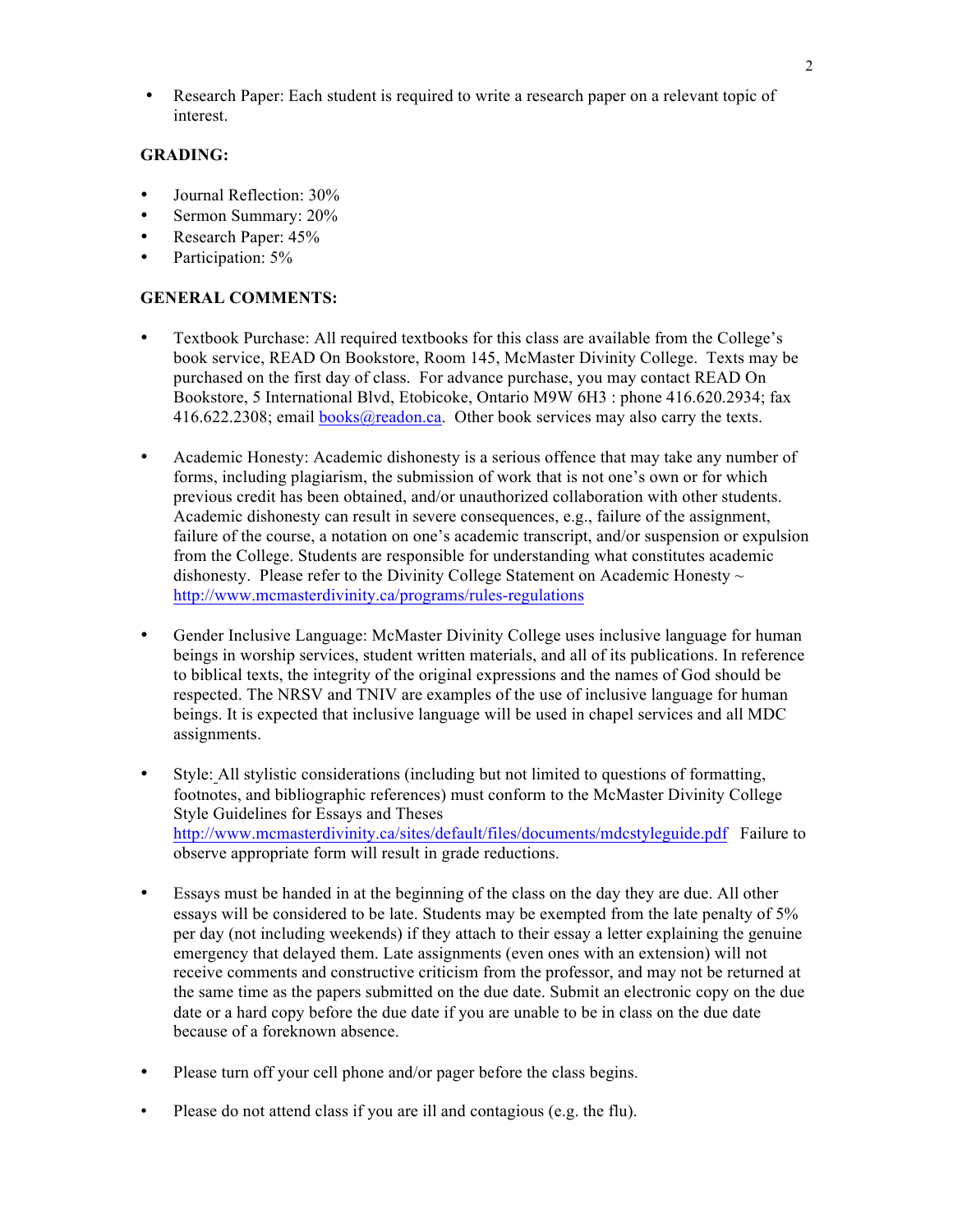- Respectful dialogue and disagreement is expected.
- Disclaimer: This syllabus is the property of the instructor and is prepared with currently available information. The instructor reserves the right to make changes and revisions up to and including the first day of class.
- Doctor of Practical Theology students who wish to apply for this course as an Advanced Elective for their degree program must consult with the Program Director of the DPT and the course instructor in order to develop an Advanced Elective approach to the course that fulfills the specific elements required by the DPT program. Once the elements of the Advanced Elective have been agreed upon by the student, the Program Director, and the instructor, a formal application can be made for an Advanced Elective in connection with this course. Once the application is accepted, DPT students can proceed with the course as part of their degree program.

## **COMMENTS ON ASSIGNMENTS**

## • **Journal Reflection**

Student's are expected to write and submit a ten-page reflection paper on Wesley's *Journal*. This reflection should answer questions such as what does this journal tell me about Wesley, his theology, his ministry, and early evangelicalism? What is the value of reading this journal? What does this journal not tell us? See *Doing Church History* for further instructions.

### • **Sermon Summary**

This assignment is concerned with trying to gain an understanding of a Wesley's thought by reading a sermon composed by Wesley. More details will be offered in class. Students will lead the class in a discussion of the source. No written work needs to be submitted to the professor, but please distribute to the class a handout that provides a basic outline of your presentation, including a bibliography of sources consulted. (The professor will make photocopies if you provide the handout well in advance of the class.) See *Doing Church History* for further instructions.

## • **Research Paper**

This twenty-page research paper provides an opportunity for students to pursue an area of research that intrigues them. It is expected that this paper will have a clearly stated and argued thesis on some matter related to the course. The results of this paper will be shared at the end of the course when students orally present their papers to the class. See *Doing Church History* for further instructions.

## **CLASS SCHEDULE:**

| Jan 9             | Introduction to the Class<br>Reading: Doing Church History |
|-------------------|------------------------------------------------------------|
| Jan 16            | John Wesley's Life                                         |
| Jan <sub>23</sub> | John Wesley's Associates (and Enemies)                     |
| Jan $30$          | Methodism After Wesley                                     |